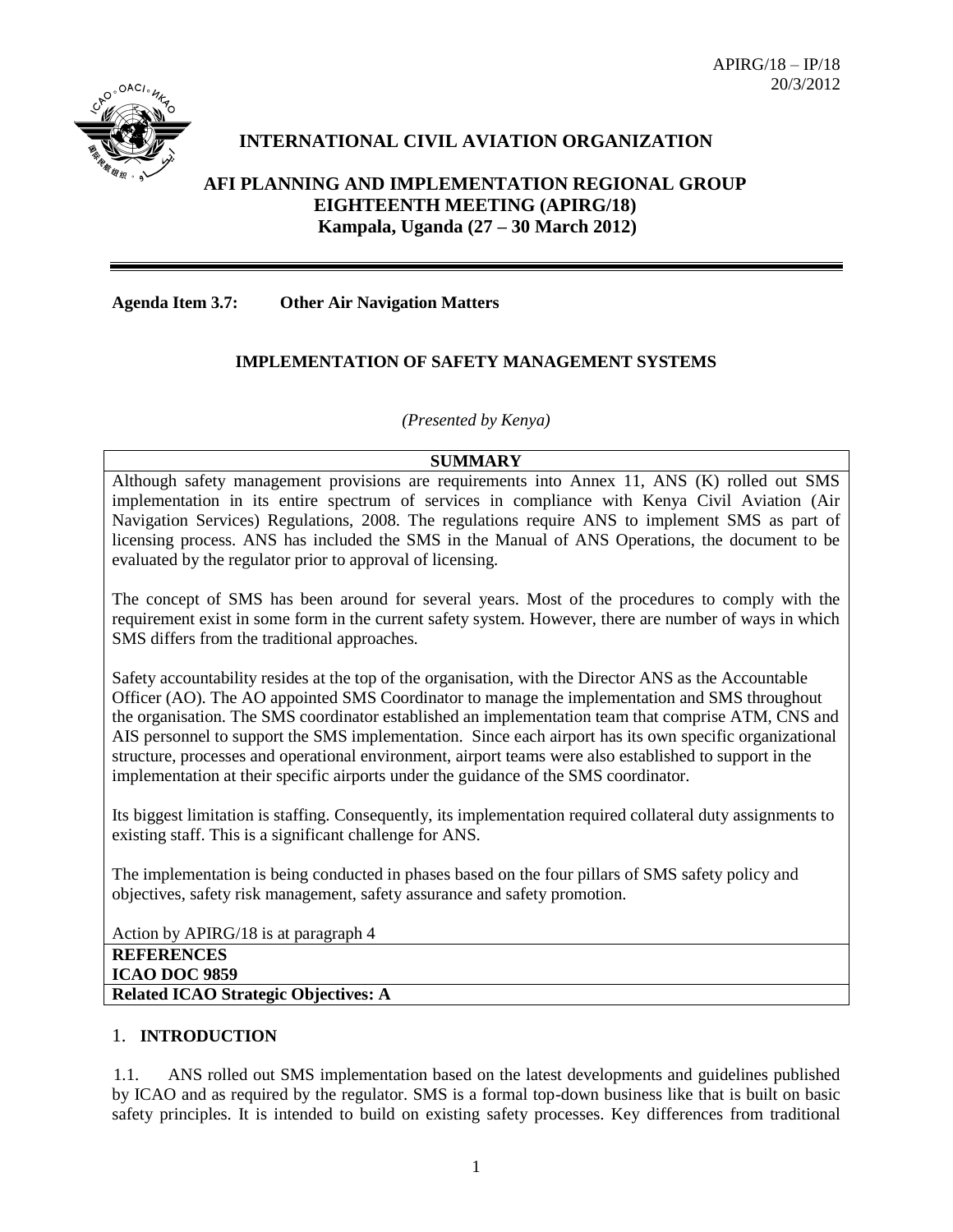approaches are that it takes a proactive approach to safety management and spreads safety responsibility for safety throughout all levels of the organization.

1.2. ICAO had required all member States and all aviation service providers within those states starting in 2009 must implement a safety management system that as a minimum:

- a) Identifies safety hazards
- b) Ensures the implementation of remedial action necessary to maintain agreed safety performance.
- c) Provides continuous monitoring and regular assessment of the safety performance.
- d) Seeks continuous improvement in the overall performance of the safety management system.

1.3. The SMS implementation is consistent with ICAO Doc. 9859 and contains the four essential pillars: Safety Policy and Objectives, Safety Risk Management, Safety Assurance and Safety Promotion. These four components each have significant activities that collectively support the four pillars of safety.

1.4. Implementing SMS requires significant financial and human resource investments. Otherwise, experience has shown implementation will be less than wishful thinking for a variety of reasons, such as:

- a) Inadequate safety budgets;
- b) Unrealistic expectations;
- c) Immature product offering;
- d) Too few subject matter experts on staff

1.5. ANS carried out the implementation process in a humble manner. First and foremost it conducted a gap analysis and created of a project plan. The project plan included milestones for critical items such as dates for development and submission of policies and procedures, training of staff and review by SMS team. These milestone dates are important for planning implementation responsibilities and commitments.

1.6. ANS conducted awareness training to its entire staff. This was followed with the formulation of the safety policy. Safety culture which has the most significance influence on the overall integration of SMS components culture change was prioritized in the training.

1.7. Kenya ANS is undergoing major changes concerning technology development, new work organizations and practices. These fundamental changes have effect on the foundations of safety work and introduce changes in existing safety culture and driving forces of safety.

# 2. **DISCUSSION**

2.1. Experience with SMS implementation activities has demonstrated that cultural as well as organizational change is required to successfully implement SMS. Managing organizational change has to be simple and relevant. If change is forced on people normally problems arise. This takes time and resources to steer back on course. As such, it is advisable to implement SMS in a phased approach. During the SMS planning phase, the implementation team and management ensured that safety culture and change management requirements were integrated into everyday business processes and work activities.

2.2. Effective safety management requires a genuine commitment to safety on the part of everyone in the organization. The priority of safety must be demonstrated in the attitudes, decisions and methods of operation at all levels. The success of an SMS is completely dependent on the development of a positive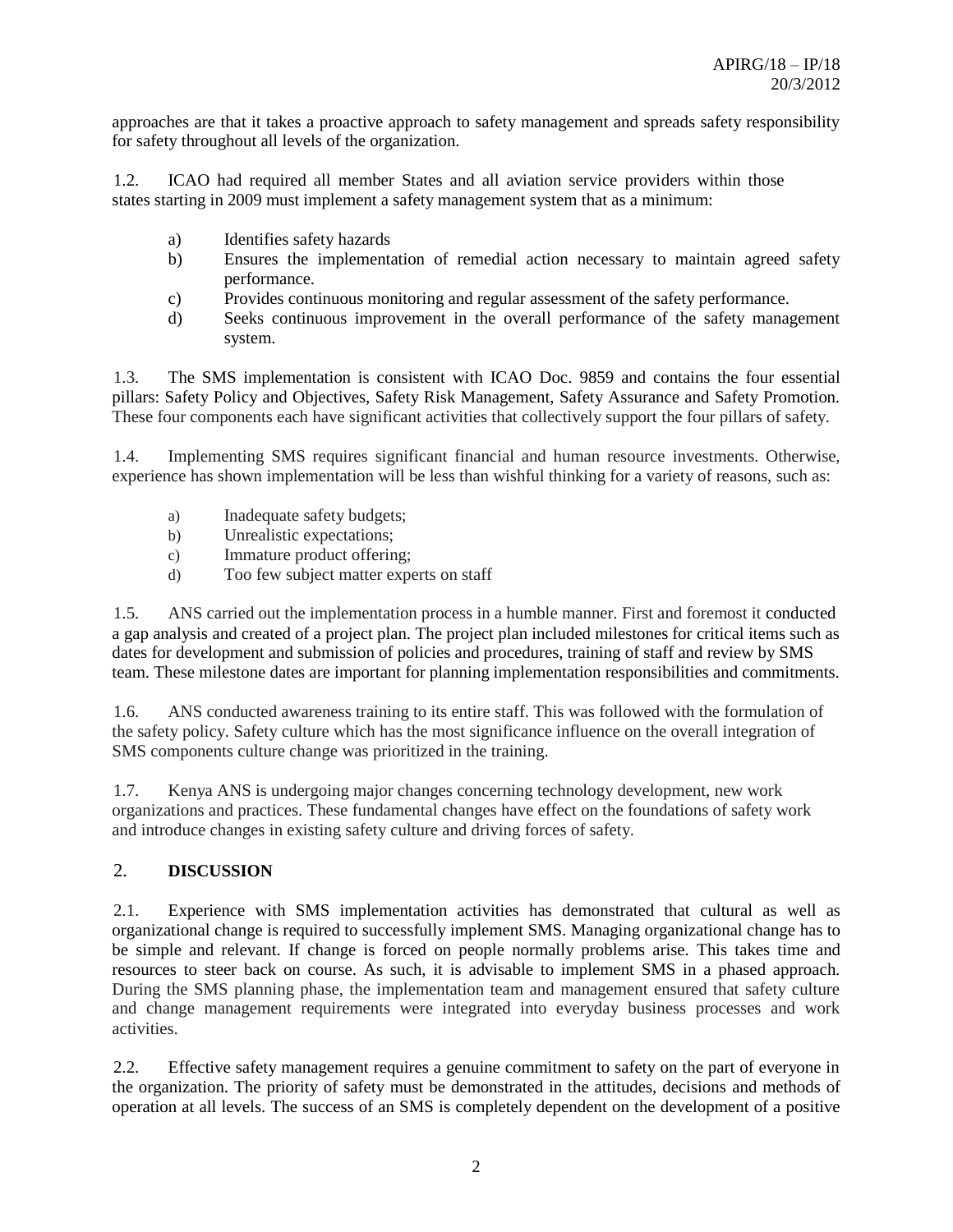safety culture in the organization and relies on five key concepts: upper level management buy-in, a just culture, safety event reporting and feedback, training and education, and program ownership.

2.3. The roadmap for implementation of SMS included identifying:

- a) The responsibility throughout the organization and committing the organization to implementing SMS.
- b) The accountable Officer.
- c) The person in ANS who is responsible for implementing the SMS.
- d) The team to plan the implementation.

2.4. SMS section has been created within ANS with the name ANS SMS. As the name suggests, this section will implement and carry out SMS activities within ANS. The section has appointed an SMS coordinator together with SMS team. Meanwhile, besides doing their normal duties under deployment in ANS, these personnel have also to function in the SMS section.

2.5. After appointing the implementation team, a gap analysis was conducted to determine shortfall in service processes or operations areas where SMS requirements are not fully realized and require implementation activities. The items identified as missing or deficient formed the basis of project plan. The implementation plan commenced with areas likely to be the most responsive to improvement with minimal efforts and prioritized activities that required longer terms to complete or more extensive resources.

2.6. Top management must both support and interact with the SMS program and the entire organization must see management not just giving the appearance of promoting the SMS program, but also actually being involved with it. Director ANS has been supportive and keen observer of the SMS team events to ensure that smooth transition takes place.

2.7. Safety event reporting is a key foundation of SMS. If safety personnel are not informed of event occurrences, there can be no investigations. A non-punitive just culture towards affected personnel is also crucial for if inappropriately applied can destroy the entire initiative. The organization must precisely define the limits of what is acceptable behavior. Reporting culture where individuals are willing to report incidents and anomalies e.g. faulty equipment and a well balanced blame approach enhances the willingness to give such reports under a no-blame culture was introduced that comprises for respect of individuals' skills and experience.

2.8. Training on program basics, implementation, and continued operation is essential. All personnel, from senior management to new-hires, must receive understandable and documented SMS training. It must be tailored to the personnel receiving it. The frontline players received operationally-specific training. Documentation plays a key role in sustaining an effective program. The entire events have been documented.

## 3. **SMS IMPLEMENTATION**

### **3.1. Phase 1 Safety Policy and Objectives**

3.1.1. SMS implementation typically begins the unique framework to satisfy civil aviation authority's SMS requirements. Since each station is different there was generic and specific implementation training to meet each station requirement.

3.1.2. Standard elements for Safety policy was developed by all and communicated.